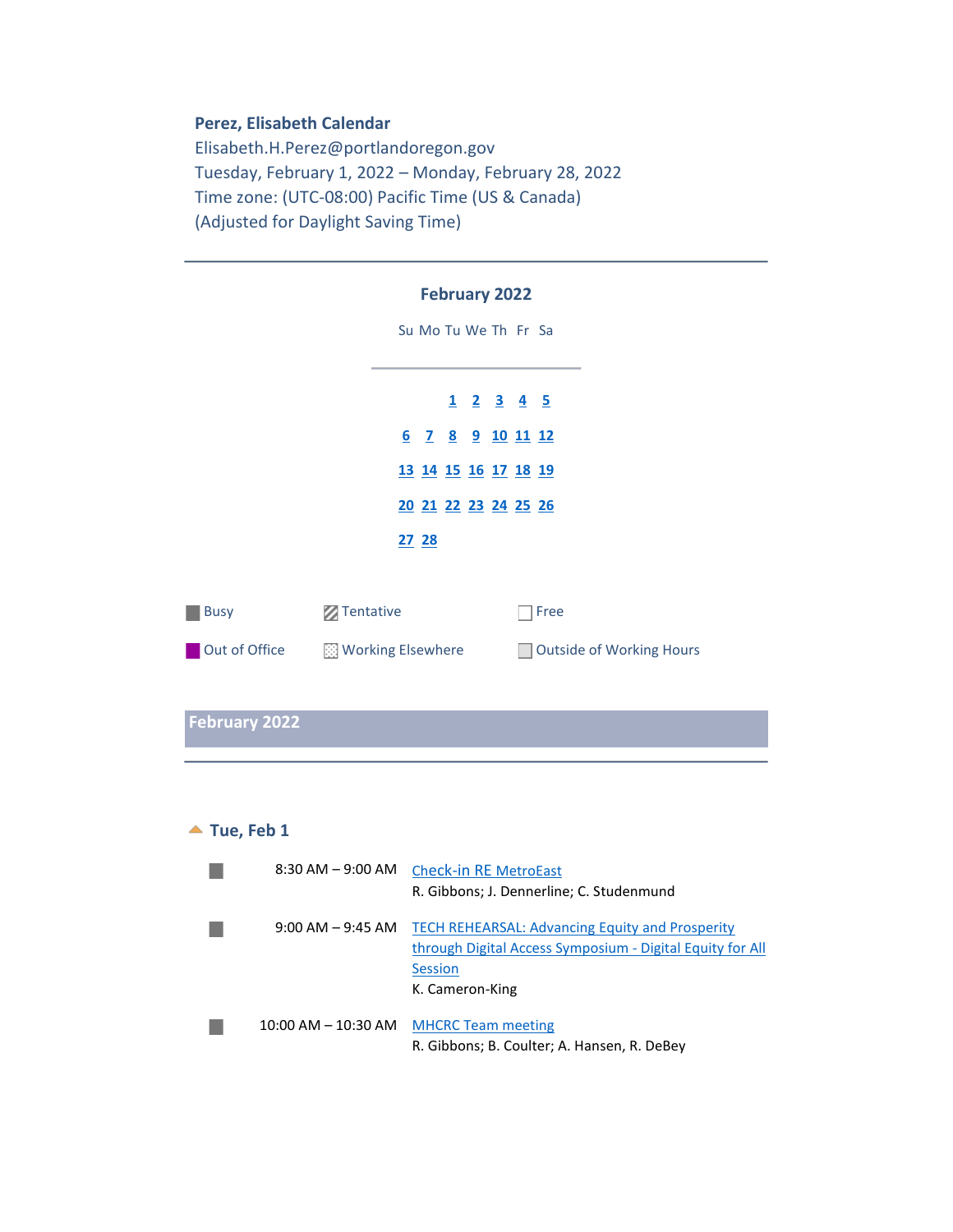| $11:30$ AM $-12:00$ PM              | <b>Broadband Planner Job Posting</b><br>K. Fhn            |
|-------------------------------------|-----------------------------------------------------------|
| $1:00$ PM $-1:50$ PM                | <b>FUP Team Review</b><br>J. Eddings                      |
| $2:00$ PM $-3:00$ PM                | <b>Exec Team Meeting</b><br>A. Miranda; R. Gibbons; J. Li |
| $4:00 \text{ PM} - 4:30 \text{ PM}$ | Directors 2x Weekly Check-in<br>T. Rinehart               |

# **Wed, Feb 2**

<span id="page-1-0"></span>

| $9:00$ AM $-9:30$ AM    | <b>Staff Check-in</b><br>R. Gibbons                                                                                                                  |
|-------------------------|------------------------------------------------------------------------------------------------------------------------------------------------------|
| $9:45 AM - 10:15 AM$    | <b>Contract Status Check-in</b><br>B. Fox                                                                                                            |
| 10:30 AM – 11:00 AM     | <b>FY2022-23 Budget Documents</b><br>M. Wong                                                                                                         |
| $11:00$ AM $- 12:00$ PM | <b>Comcast Contract</b><br>B. Fox                                                                                                                    |
| $12:45$ PM $- 1:00$ PM  | <b>AT&amp;T Check-in</b><br>N. Hooyman; M. Thorup                                                                                                    |
| $1:00$ PM $- 2:00$ PM   | <b>OCT Team Meeting</b><br>A. Miranda; M. Wong; J. Li; J. Eddings; M. Riddick; K.<br>Daschel; B. Coulter; R. DeBey; L. Gonzalez-Baird; R.<br>Gibbons |
| $3:30$ PM $-$ 4:00 PM   | <b>Strategic Initiatives Team Meeting</b><br>R. Gibbons                                                                                              |
| $4:15$ PM $-5:00$ PM    | <b>DIN/DEAP Planning Team Meeting</b><br>R. Gibbons                                                                                                  |
| $6:00$ PM $-6:45$ PM    | <b>Dyad</b>                                                                                                                                          |

# **Thu, Feb 3**

<span id="page-1-1"></span>8:45 AM – 9:00 AM **Staff Check-in** M. A. Hansen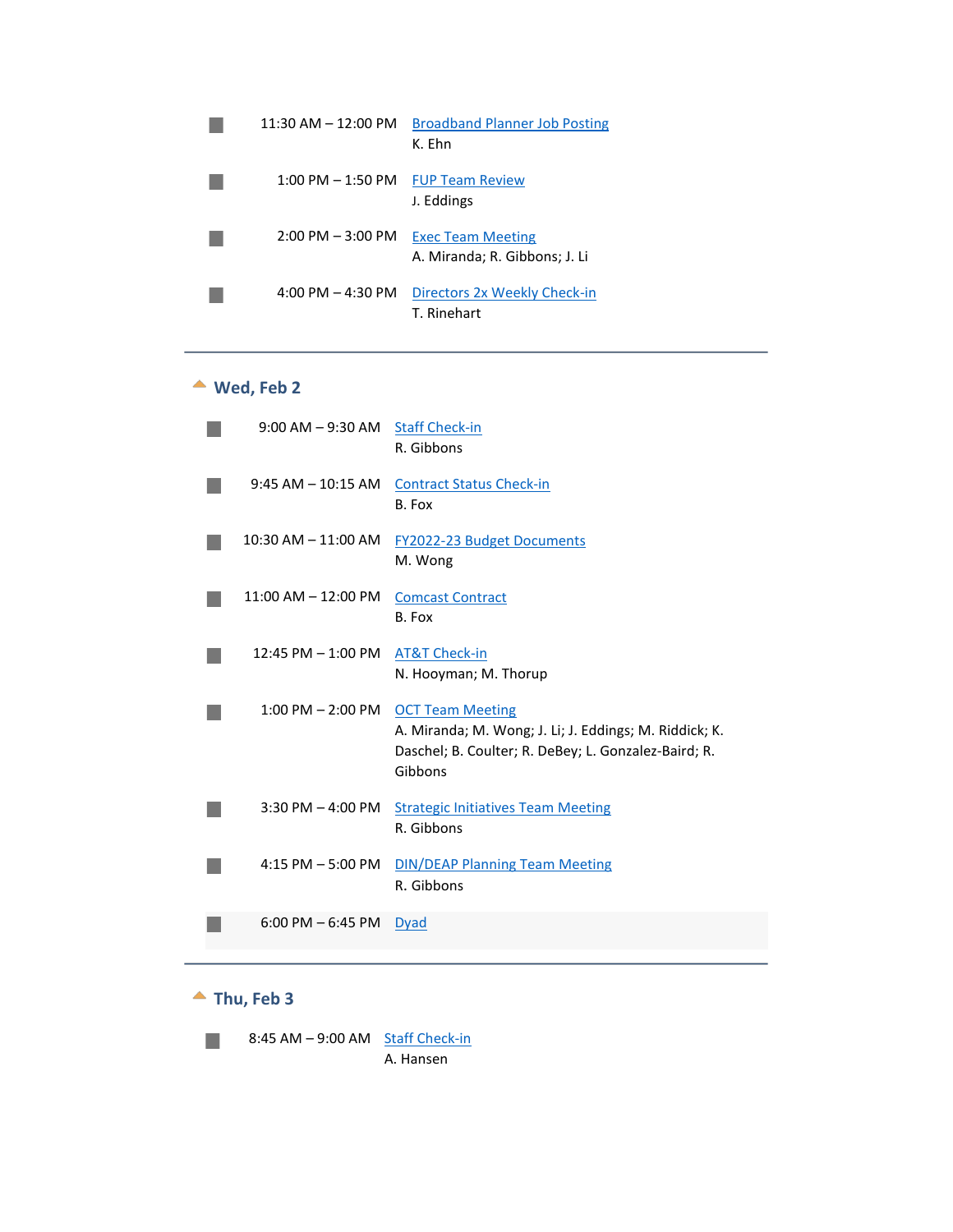| $9:00$ AM $-10:00$ AM   | <b>ASCETA-OCT ARPA Tech Kit Process Design Kickoff Meeting</b><br>S. Tzeng; A. Miranda; R. Gibbons; L. Gonzalez-Baird; B.<br>Coulter; M. Schwartz; S. Schmanski; E. Lindsay |
|-------------------------|-----------------------------------------------------------------------------------------------------------------------------------------------------------------------------|
| $10:00$ AM $- 10:30$ AM | <b>ROW Check-in</b><br>R. Crocker                                                                                                                                           |
| $11:00$ AM $-11:30$ AM  | <b>MHCRC Budget Meeting</b><br>M. Wong; R. Gibbons                                                                                                                          |
| $11:30$ AM $- 1:00$ PM  | <b>Bureau Directors Monthly Meeting</b><br>T. Rinehart                                                                                                                      |
| $1:30$ PM $- 2:00$ PM   | <b>Staff Check-in</b><br>M. Wong                                                                                                                                            |
| $2:00$ PM $-3:00$ PM    | <b>Policy Meeting</b><br>A. Miranda                                                                                                                                         |
| $4:30$ PM $-5:00$ PM    | <b>OCT Budget Briefing</b><br>H. Blonsley                                                                                                                                   |
|                         |                                                                                                                                                                             |

### **Fri, Feb 4**

<span id="page-2-0"></span>

| $9:30$ AM $- 10:15$ AM              | Cmr. Rubio & Director Biweekly Meeting<br>Commissioner Rubio  |
|-------------------------------------|---------------------------------------------------------------|
| $10:30$ AM $- 11:30$ AM             | <b>MHCRC</b> leadership Check-in<br>R. Gibbons; C. Studenmund |
| $11:30$ AM $- 12:00$ PM             | <b>Staff Check-in</b><br>L. Gonzalez Baird                    |
| $1:00 \text{ PM} - 1:30 \text{ PM}$ | <b>Staff Check-in</b><br>A. Miranda                           |
| 1:30 PM $-$ 2:00 PM                 | <b>Transportation Check-in</b><br>C. Leon                     |

### ▲ Mon, Feb 7

<span id="page-2-1"></span>

|                                     | 10:00 AM - 12:00 PM Comcast Update Conversation                                            |
|-------------------------------------|--------------------------------------------------------------------------------------------|
|                                     | B. Coulter; R. Gibbons; J. Moss; G. Karish; B. Fox; B.<br>Walters; T. Robinson; R. Nielsen |
| $1:00$ PM $-1:30$ PM Staff Check-in | A. Hansen                                                                                  |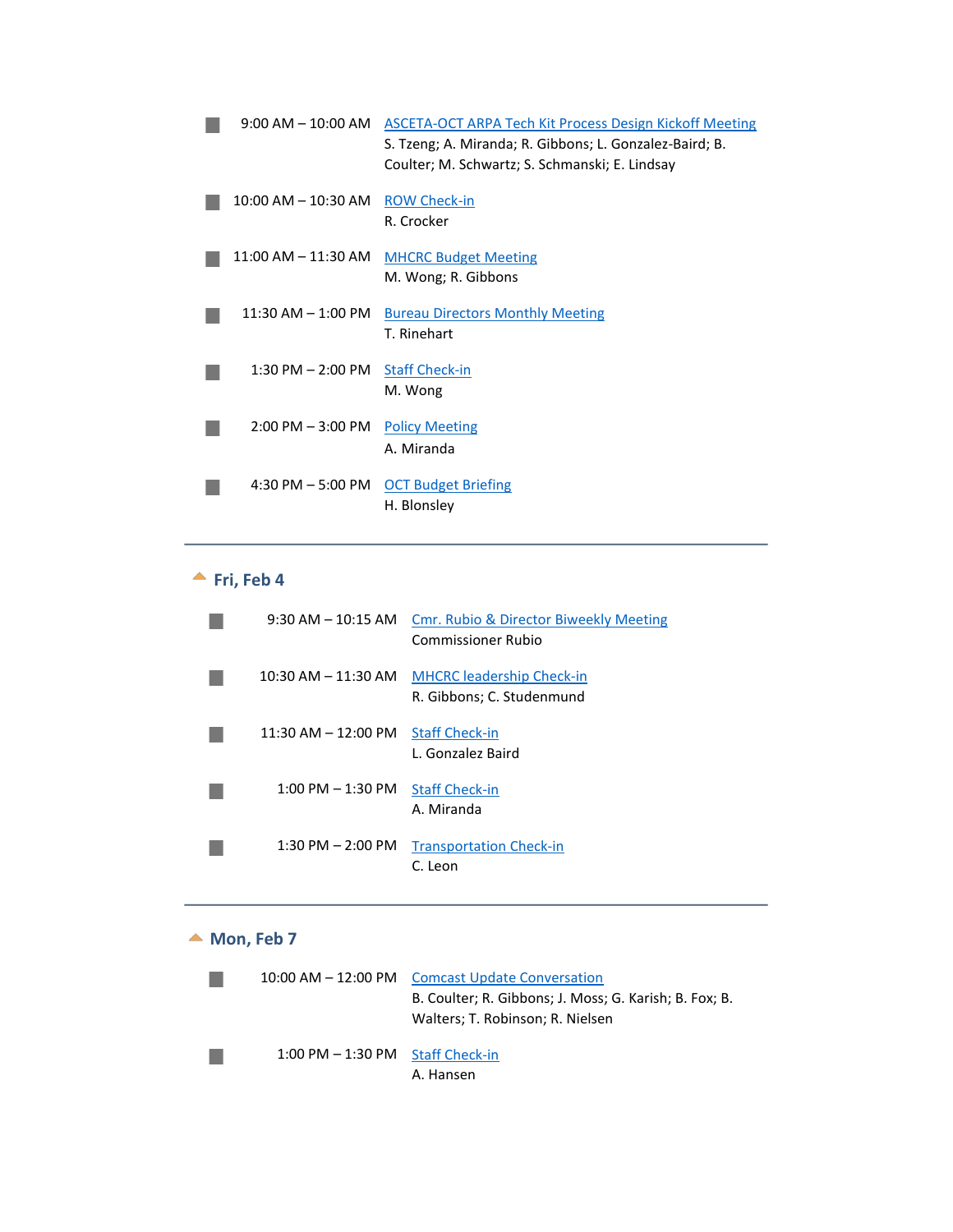| 1:30 PM $-$ 2:00 PM Staff Check-in  | R. DeBey                                                                                     |
|-------------------------------------|----------------------------------------------------------------------------------------------|
|                                     | 2:00 PM – 2:30 PM DI Fund Digital Navigator Prosper BIPOC in Tech Pilot<br>L. Gonzalez Baird |
| $3:30$ PM $-$ 4:00 PM               | <b>Budget Package Questions</b><br>J. Eddings; M. Wong                                       |
| $4:00 \text{ PM} - 4:30 \text{ PM}$ | <b>Staff Check-in</b><br>M. Schwartz                                                         |

▲ Tue, Feb 8

<span id="page-3-0"></span>

| $9:00 \, \text{AM} - 10:00 \, \text{AM}$ | <b>Team of Awesomeness</b><br>K. Simpson                                                                                      |
|------------------------------------------|-------------------------------------------------------------------------------------------------------------------------------|
| 10:00 AM - 10:30 AM                      | <b>MHCRC Team meeting</b><br>R. Gibbons; A. Hansen; B. Coulter; R. DeBey                                                      |
| $10:30$ AM $- 11:00$ AM                  | CoP OCT Community Leads SOW: potential partnership<br>w/ ASCETA<br>S. Tzeng                                                   |
| $11:00$ AM $- 12:00$ PM                  | Monthly SCPDX/OCT Check-in<br>K. Martin                                                                                       |
| $1:00$ PM $- 2:00$ PM                    | Planning Meeting #1 for 3/14 City Council Budget Work<br><b>Session on Economic Stabilization &amp; Recovery</b><br>K. Branam |
| $2:00$ PM $- 2:30$ PM                    | <b>COP Open Signal One-Year Amendment Check-in</b><br>R. DeBev                                                                |
| $2:30$ PM $-3:00$ PM                     | <b>FUP Team Meeting</b><br>M. Riddick; K. Daschel; J. Eddings; J. Li; A. Hansen                                               |
| $3:30$ PM $-$ 4:00 PM                    | <b>Staff Check-in</b><br>A. Miranda                                                                                           |

#### **Wed, Feb 9**

<span id="page-3-1"></span>9:00 AM  $-$  9:30 AM  $\frac{\text{Staff Check-in}}{\text{Staff}}$  $\mathbb{R}^n$ R. Gibbons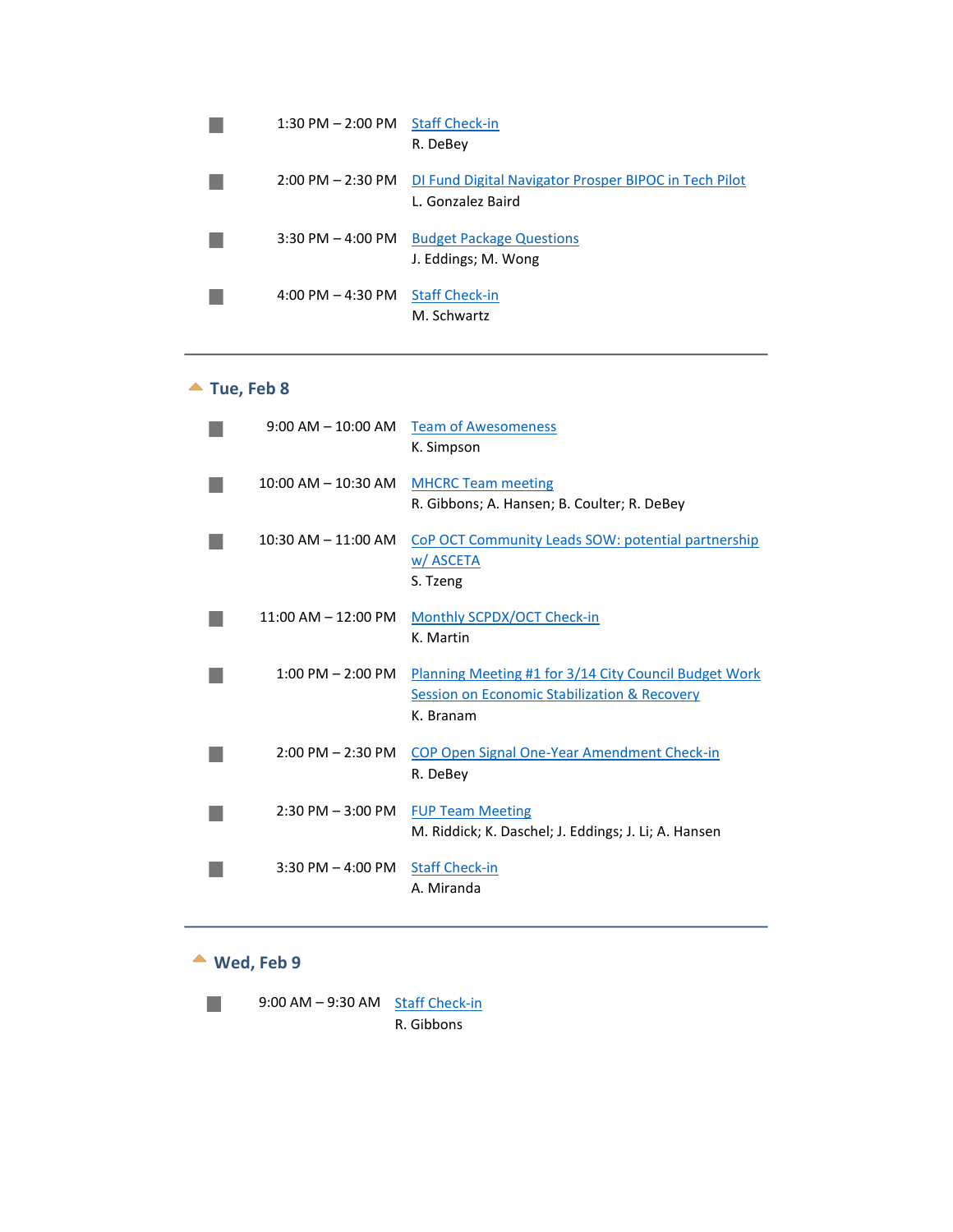|                       | 10:00 AM – 12:00 PM SYMPOSIUM: Advancing Equity and Prosperity through<br>Digital Access (RD905)<br>K. Cameron-King |
|-----------------------|---------------------------------------------------------------------------------------------------------------------|
|                       | 1:00 PM - 2:00 PM Portland ROW code<br>R. Crocker; K. Daschel                                                       |
| $3:30$ PM $-$ 4:15 PM | Strategic Initiatives Team meeting<br>R. Gibbons                                                                    |
| $4:15$ PM $-5:00$ PM  | <b>DIN/DEAP Planning Team meetings</b><br>R. Gibbons                                                                |
| $6:00$ PM $-6:45$ PM  | <b>Dyad</b>                                                                                                         |

### **Thu, Feb 10**

<span id="page-4-0"></span>

| $9:30$ AM $-9:50$ AM                | MetroEast & MHCRC Check-in<br>M. Ramsay                       |
|-------------------------------------|---------------------------------------------------------------|
| $10:30$ AM $ 11:00$ AM              | <b>MHCRC Budget Meeting</b><br>M. Wong; R. Gibbons; A. Hansen |
| $12:45$ PM $-1:00$ PM               | <b>HR/OCT Bi-Weekly Check-In</b><br>A. Lane                   |
| $1:30$ PM $- 2:00$ PM               | <b>Staff Check-in</b><br>M. Wong                              |
| $2:00$ PM $-3:00$ PM                | <b>Policy Meeting</b><br>A. Miranda                           |
| $4:00 \text{ PM} - 4:30 \text{ PM}$ | Directors 2x Weekly Check-in<br>T. Rinehart                   |

# <span id="page-4-1"></span>**Fri, Feb 11**

| $9:00$ AM $-9:30$ AM                | <b>Monthly Staff Check-in</b><br>J. Eddings                |
|-------------------------------------|------------------------------------------------------------|
| $11:00$ AM $- 11:30$ AM             | OBO CoP OCT Check-in<br>R. Gibbons                         |
| $2:00 \text{ PM} - 3:00 \text{ PM}$ | DI FUND: D/N presentation walkthrough<br>L. Gonzalez Baird |
| $4:00$ PM $-5:30$ PM                | Meeting with J. Mowry<br>J. Mowry                          |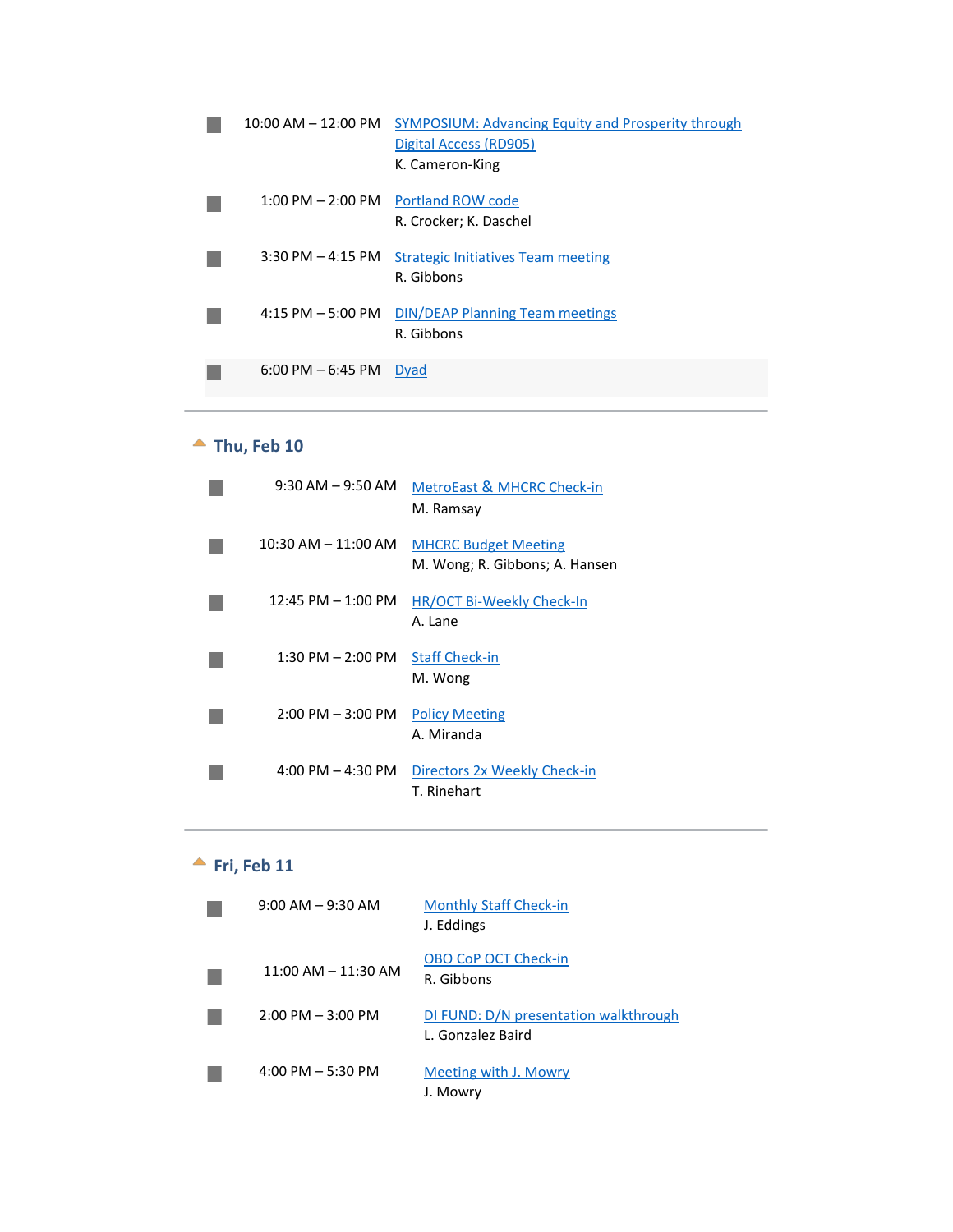#### **Mon, Feb 14**

<span id="page-5-0"></span>

|   |                         | 8:30 AM - 9:55 AM BIPOC in Tech Monthly Session<br>J. Wiener                                     |
|---|-------------------------|--------------------------------------------------------------------------------------------------|
|   | $10:00$ AM $-$ 10:45 AM | OCT <--> Prosper alignment 1 of 3<br>J. Wiener                                                   |
| Ø | $10:00$ AM $- 11:00$ AM | <b>SF Performance Reviews Steering Committee Meeting</b><br>R. Zito                              |
|   | 11:00 AM - 12:00 PM     | eNATOA: Recent Cable Franchises - Trends and Impacts<br><b>B.</b> Coulter                        |
|   | $12:30$ PM $-1:00$ PM   | Portland ROW check in<br>R. Crocker                                                              |
|   | $1:00$ PM $-1:30$ PM    | <b>Staff Check-in</b><br>M. Schwartz                                                             |
|   | $1:30$ PM $- 2:00$ PM   | <b>Staff Check-in</b><br><b>B.</b> Coulter                                                       |
|   | $2:00$ PM $-3:00$ PM    | <b>ROW Code Check-in</b><br>Perez, Elisabeth                                                     |
|   | $3:00$ PM $-3:30$ PM    | <b>Staff Check-in</b><br>A. Miranda                                                              |
|   | $3:30$ PM $-$ 4:00 PM   | <b>Staff Check-in</b><br>M. Riddick                                                              |
|   | 4:00 PM - 4:30 PM       | <b>Staff Check-in</b><br>A. Hansen                                                               |
|   | $4:30$ PM $-5:00$ PM    | Sole Source Procurement for ROW Code Consultant<br>J. Moering; D. Thomas; M. Schwartz; A. Hansen |

### **Tue, Feb 15**

<span id="page-5-1"></span>

| $7:00$ AM $-6:00$ PM | <b>NDIA Net Inclusion Conference</b><br>R. Gibbons                                                    |
|----------------------|-------------------------------------------------------------------------------------------------------|
|                      | 9:30 AM - 10:30 AM Comcast Negotiation Prep Meeting<br>G. Karish; B. Coulter; T. Robinson; R. Nielsen |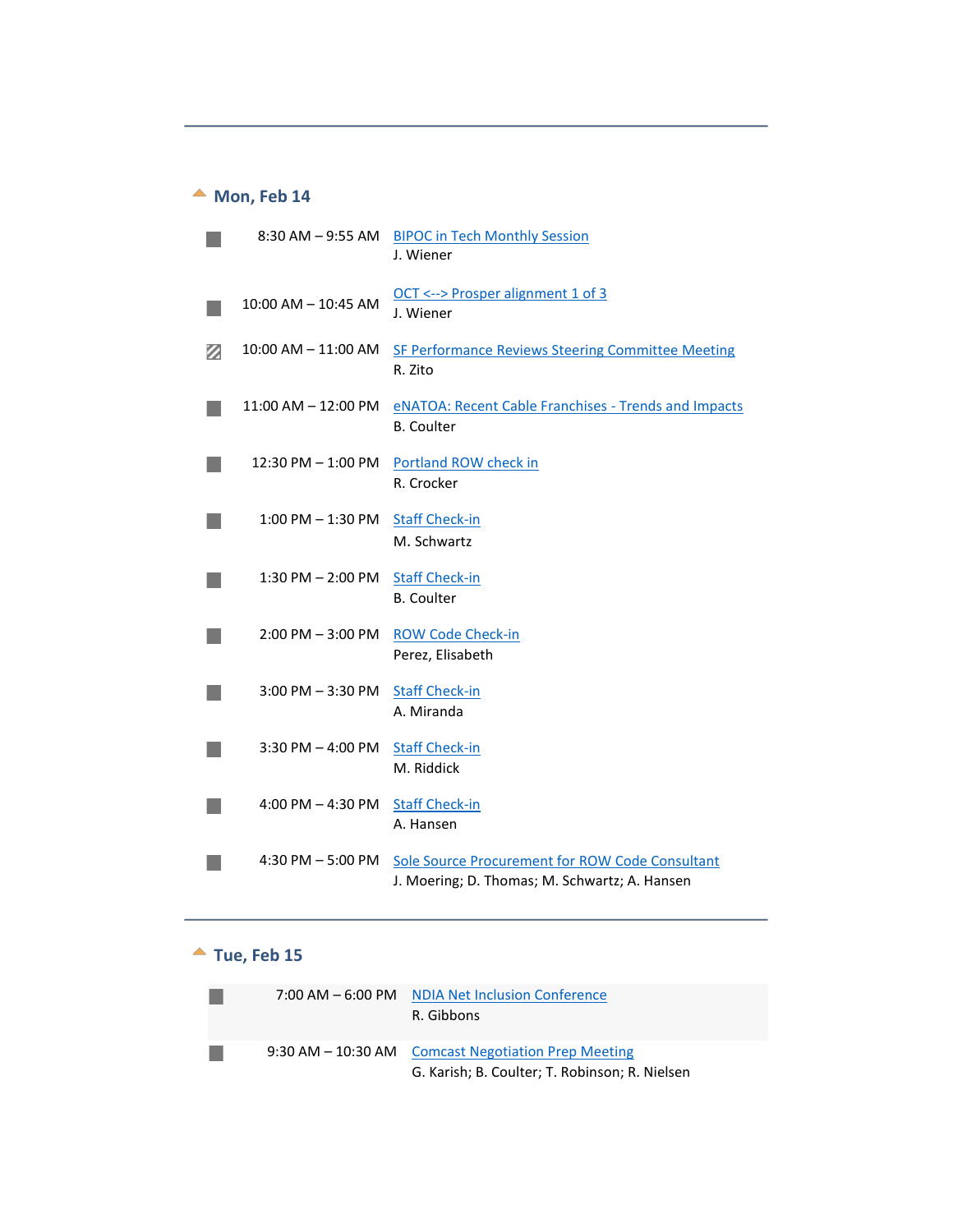# **Wed, Feb 16**

 $\mathcal{C}_{\mathcal{A}}$ 

<span id="page-6-0"></span>

| $7:00 \text{ AM} - 6:00 \text{ PM}$  | <b>NDIA Net Inclusion Conference</b><br>R. Gibbons                                                 |
|--------------------------------------|----------------------------------------------------------------------------------------------------|
| $9:00$ AM $-9:45$ AM                 | <b>ASCETA and COP ARPA Procurement Meeting</b><br>S. Tzeng; E. Lindsay; S. Schmanski; A. Miranda   |
| $12:00 \text{ PM} - 1:00 \text{ PM}$ | <b>Policy Meeting</b><br>A. Miranda                                                                |
| $12:00 \text{ PM} - 1:00 \text{ PM}$ | Privacy work group February 2022 meeting<br>H. Dominguez Aguirre                                   |
| $4:15$ PM $-5:00$ PM                 | DIN/DEAP Planning Team meeting - Let's meet up at the<br>conference if time permits!<br>R. Gibbons |
| 4:30 PM $-$ 5:00 PM                  | Directors re: Return to Office PB Logistics<br>T. Rinehart                                         |
| $6:00$ PM $-6:45$ PM                 | <b>Dyad</b>                                                                                        |

### **Thu, Feb 17**

<span id="page-6-1"></span>

| $7:00$ AM $-6:00$ PM   | <b>NDIA Net Inclusion Conference</b><br>R. Gibbons                                                                                                                                                                                                                                                                                                                                                                                                                                                                                                                                                                                                                                                                                                                                                                              |
|------------------------|---------------------------------------------------------------------------------------------------------------------------------------------------------------------------------------------------------------------------------------------------------------------------------------------------------------------------------------------------------------------------------------------------------------------------------------------------------------------------------------------------------------------------------------------------------------------------------------------------------------------------------------------------------------------------------------------------------------------------------------------------------------------------------------------------------------------------------|
| $12:00$ PM $- 1:00$ PM | LatinxPDX<br>L. Gonzalez Baird; J. Johnson; S. Baron; N. Almirol-<br>Robbins; A. Tjaden; A. Ratto; S. Aguilar; N. Falbo; W.<br>Koelfgen; M. Pierce; C. Lansdale; M. Rodriguez; G.<br>West; T. Martinez; A. Tomlinson; A. Previdelli; S.<br>Amaro; A. Perez; D. Rivera; J. Dozier; A. Gonzalez; Y.<br>Sanchez-Marquez; T. Garcia; S. Alvarez-Castro; P.<br>Sitcov; D. Franco-Nunez; M. Lomanto; M. Montoya; K.<br>Bullock; Y. Mata; S. Johnson; T. Solano; E. Pacheco; C.<br>Montez; F. Rodriguez; H. Tortorella; D. Salgado; K.<br>Guillen-Chapman; H. Dominguez Aguirre; J. Dornblaser;<br>L. Banuelos; N. Lara; M. Aviles; E. Martinez; A. Pacheco;<br>R. Lujan Valerio; O. Cedillo; L. Martinez Serrano; L.<br>Santelices; Z. Carballo Figueroa; K. Lewis; E. Thompson;<br>B. Johnson; S. Perez; R. Garfias; A. Sullivan; S. |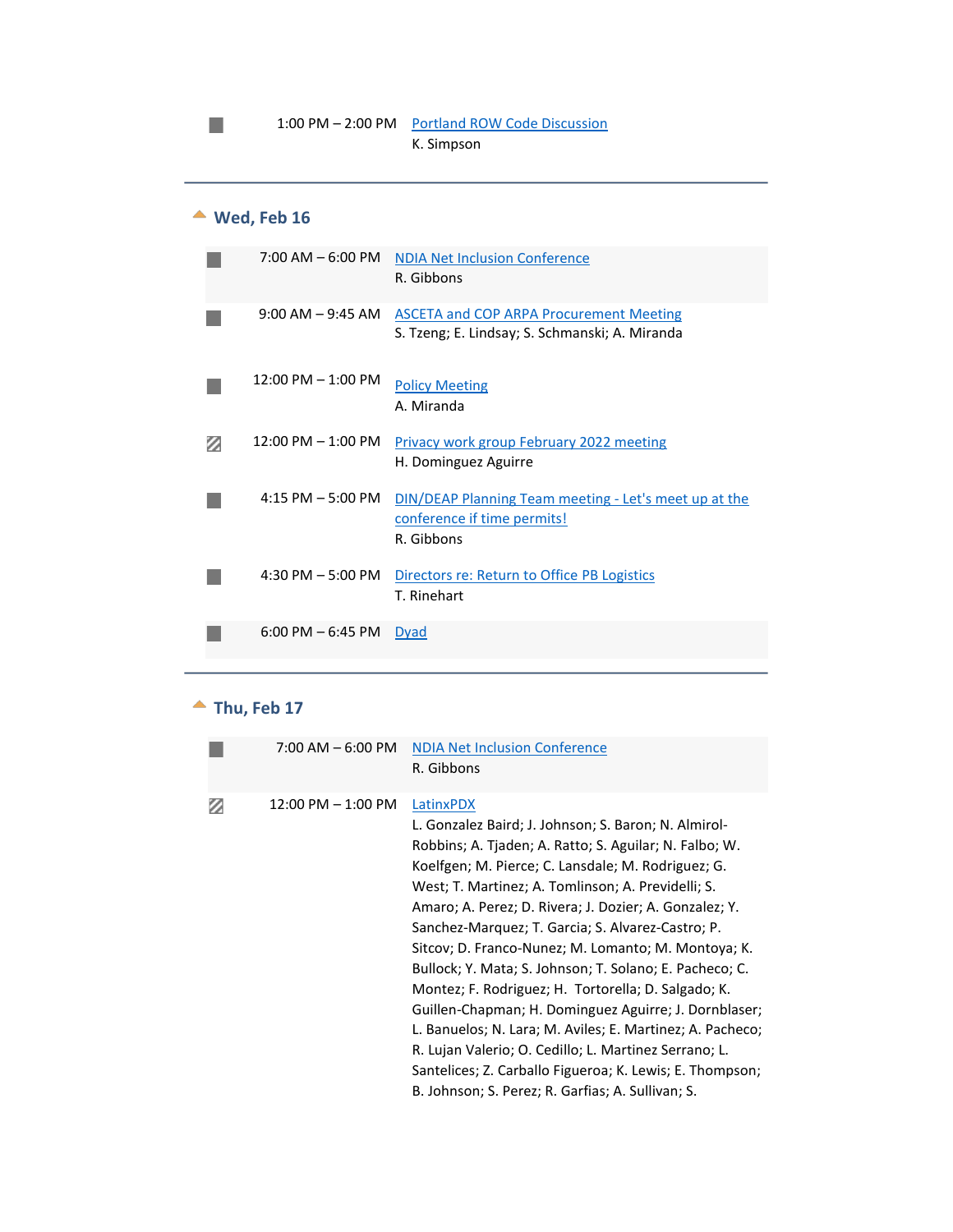<span id="page-7-4"></span><span id="page-7-3"></span><span id="page-7-2"></span><span id="page-7-1"></span><span id="page-7-0"></span>

|   |                               | Arifdjanov; E. Salazar; J. Papaefthimiou; S. Chavier; C.<br>Perez; D. Sosa; J. Cardenas; J. Vazquez, A. Brown; J.<br>Kemp; O. Novelo; J. Filgueiras; C. Claudio; K. Dinkelspiel;<br>S. Flaherty Betin; A. Zurschmit |
|---|-------------------------------|---------------------------------------------------------------------------------------------------------------------------------------------------------------------------------------------------------------------|
|   | 4:00 PM $-$ 4:30 PM           | Directors 2x Weekly Check-in<br>T. Rinehart                                                                                                                                                                         |
|   | Fri, Feb 18                   |                                                                                                                                                                                                                     |
|   | 9:30 AM - 3:30 PM Hold Unidos |                                                                                                                                                                                                                     |
| Ø | 11:00 AM - 12:00 PM           | TeleCommUnity Zoom Call<br><b>B.</b> Coulter                                                                                                                                                                        |
|   | Mon, Feb 21                   |                                                                                                                                                                                                                     |
|   | All Day                       | Presidents' Day<br>Federal Holiday Observed - City Offices Closed                                                                                                                                                   |
|   | Tue, Feb 22                   |                                                                                                                                                                                                                     |
|   | $9:00$ AM $-$ 10:00 AM        | <b>Team of Awesomeness</b><br>K. Simpson                                                                                                                                                                            |
| Ø | 10:00 AM - 10:30 AM           | <b>MHCRC Team Meeting</b><br>R. Gibbons; A. Hansen, B. Coulter; R. DeBey                                                                                                                                            |
|   | 11:00 AM - 11:30 AM           | <b>Staff Check-in</b><br>M. Wong                                                                                                                                                                                    |
|   | 2:00 PM - 2:30 PM             | <b>FUP Team Meeting</b><br>K. Daschel; J. Eddings; M. Riddick                                                                                                                                                       |
|   | $6:00$ PM $-6:45$ PM          | <b>Dyad</b>                                                                                                                                                                                                         |
|   | Wed, Feb 23                   |                                                                                                                                                                                                                     |
|   |                               | All Day Elisabeth Vacation - Out of Office                                                                                                                                                                          |
|   | Thu, Feb 24                   |                                                                                                                                                                                                                     |